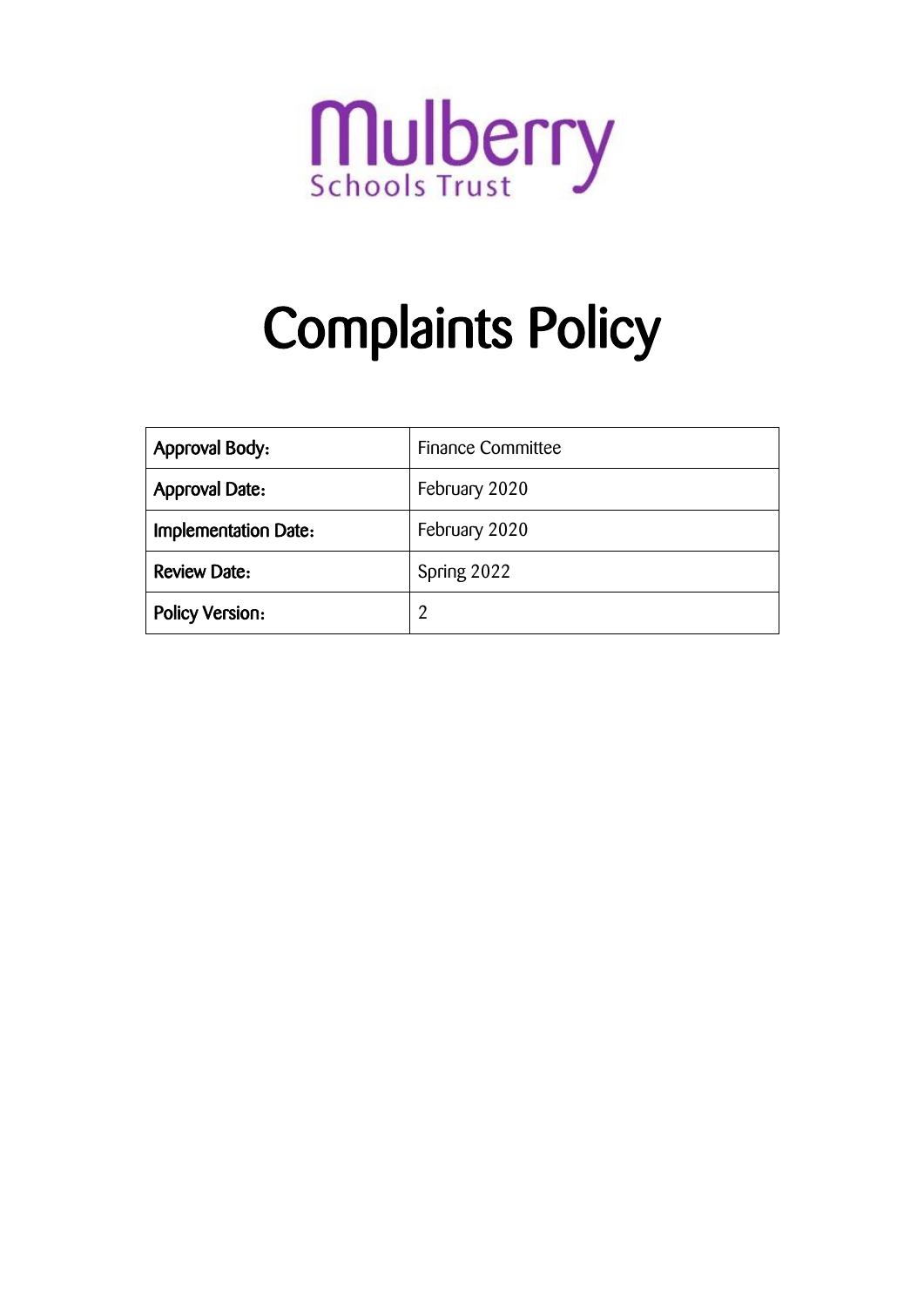| Version | Reviewed     | Changes since last version   |
|---------|--------------|------------------------------|
|         | January 2018 | New policy                   |
|         | March 2020   | Minor changes (post titles). |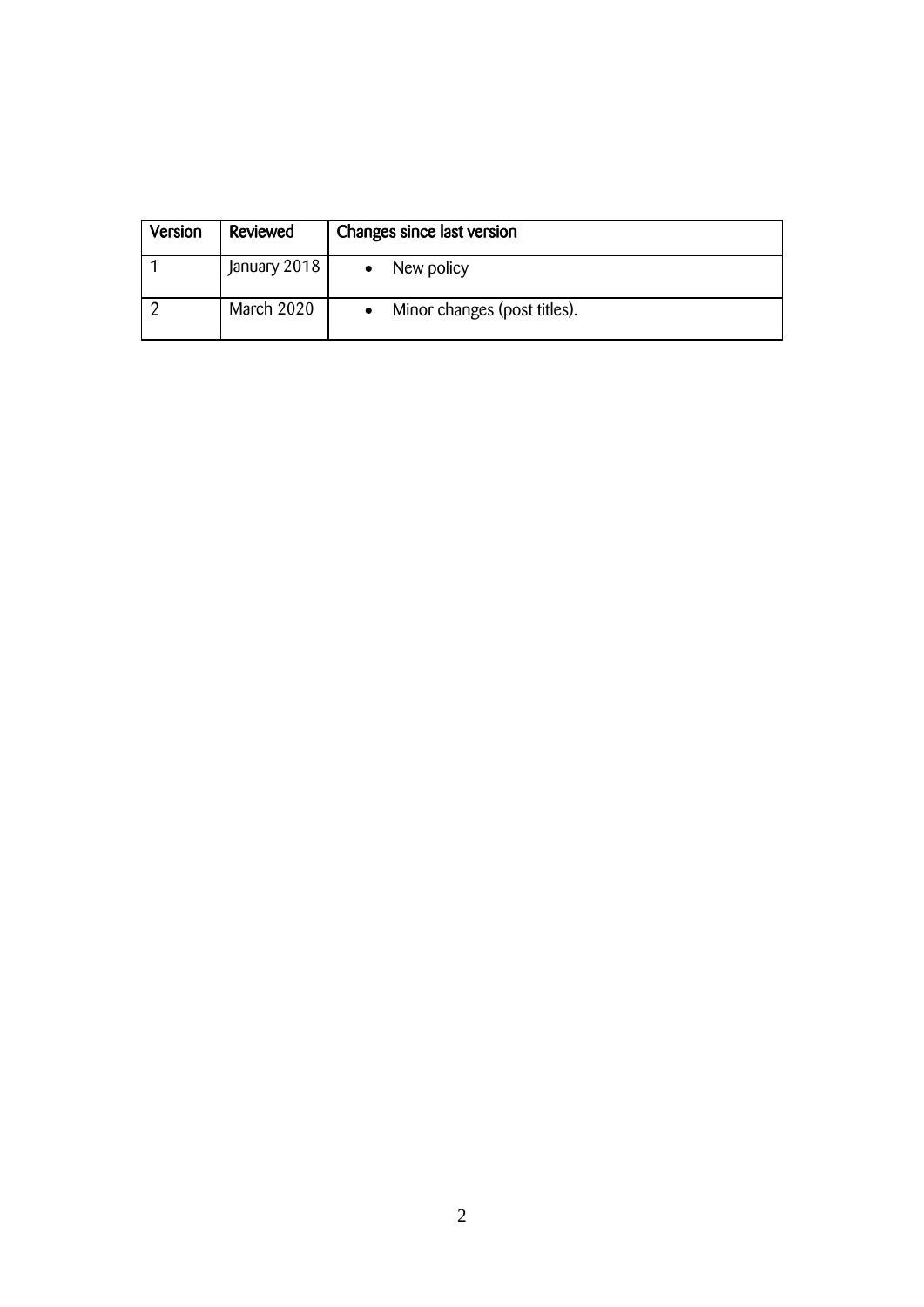## This policy has been adopted by the Mulberry Schools Trust and will be applied to all schools which belong to the Mulberry Schools Trust.

## Introduction and Policy Aim

This Complaints Policy helps underpin the mission statement of schools within the Mulberry Schools Trust. Its aim is to ensure that a concern, difficulty or complaint is managed sympathetically, efficiently and at the appropriate level and resolved as soon as possible. Doing so is good practice, fair to those concerned and helps to promote parents' and students' confidence in the School's ability to safeguard and promote welfare. The School will try to resolve every concern, difficulty or complaint in a positive way with the aim of putting right a matter which may have gone wrong and, where necessary, reviewing the School's systems and procedures in the light of the matters raised.

The School needs to know as soon as possible if there is any cause for dissatisfaction. The School recognises that a concern or difficulty which is not resolved quickly and fairly can soon become a cause of resentment, which can be damaging to the relationship between the School and the parent and student, and can also have a detrimental effect upon the School's ethos and culture. Parents and students should never feel – or be made to feel – that raising a concern, difficulty or complaint will adversely affect the student's future at the School, or place the student at a disadvantage in any way.

## Application

The Schools within the Mulberry Schools Trust are academies and is therefore governed by the Education (Independent School Standards) (England) Regulations 2010 (as amended) ("the Regulations"). This Complaints Policy has been formulated to comply with Schedule 1, Part 7 of the Regulations (as well as equality legislation and the rules of natural justice). In the case of any variance between the procedure outlined in this Complaints Policy and the Regulations, the procedure outlined in the Regulations will apply.

This Complaints Policy applies to all concerns and complaints of the parents of students at the School, other than those involving child protection issues, or relating to admissions, exclusions and SEN, for which there are separate statutory procedures. Where a complaint is made against a member of staff, depending upon the nature and seriousness of the complaint, the matter may be dealt with under separate HR procedures which are strictly confidential, rather than under this Complaints Policy.

This Complaints Policy distinguishes between a concern or difficulty, which can usually be resolved informally, and a formal complaint which will require further investigation.

## The Rules of Natural Justice

Simply put, the rules of natural justice relate to fairness. The School will ensure that all concerns, difficulties or complaint are dealt with in accordance with the following principles:

- All parties will be provided with all information and documentation pertinent to the matters raised;
- All parties will be given the opportunity to prepare and present their case and respond to the other parties involved;
- All persons investigating and making decisions in relation to the matters raised will be impartial and will do so without bias (or apparent bias) to any party involved;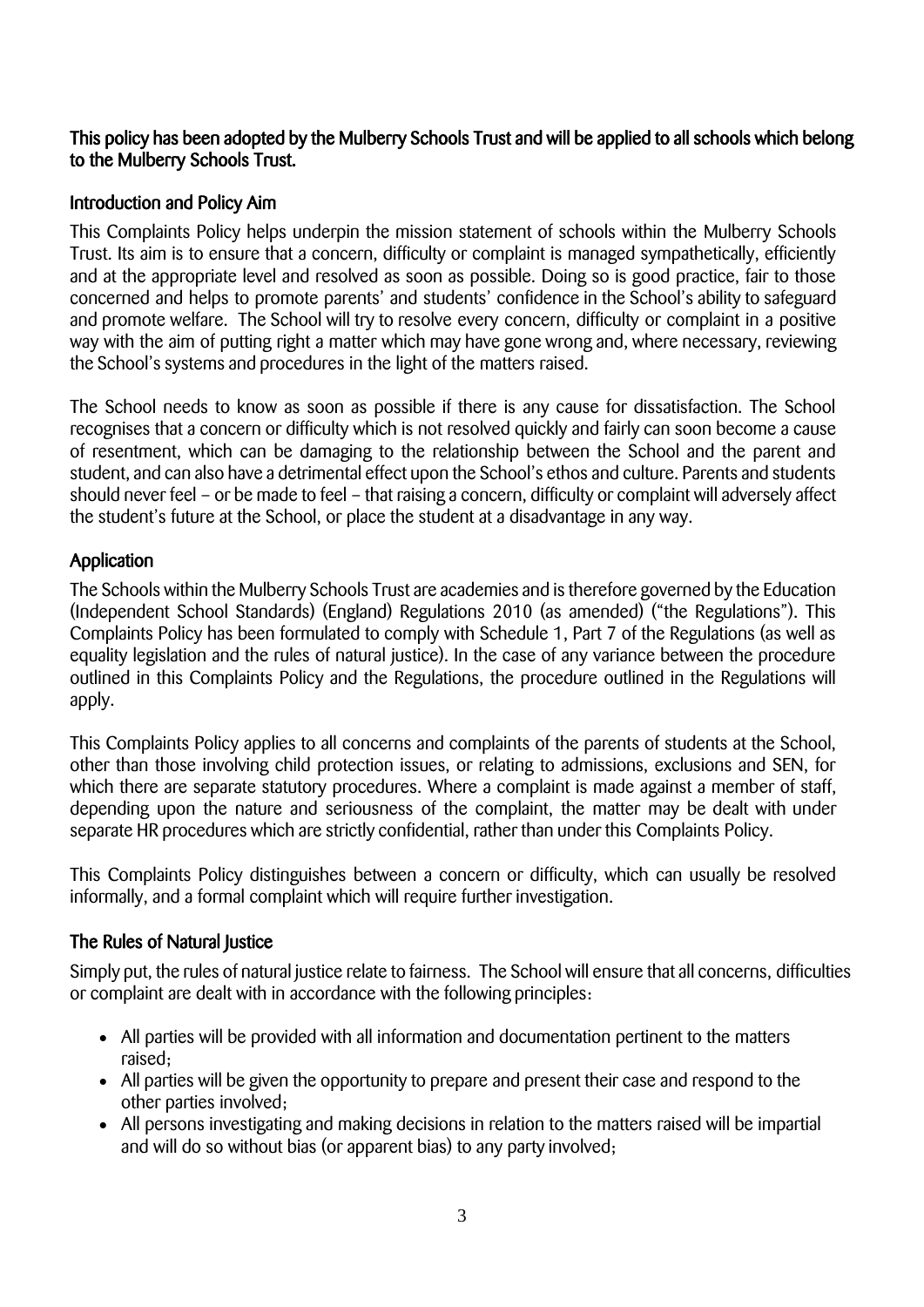- All decisions made will be made on a balanced and considered assessment of the information before him or her only;
- All decisions made will be based upon logical conclusions, and not based on mere speculation or suspicion;
- All decisions made will be supported by detailed reasons which will be disclosed to all parties involved.

## Equality Act 2010

The School will deal with concerns, difficulties and complaints in accordance with its duty under the Equality Act 2010 to have due regard to the need to:

- Eliminate discrimination, harassment, victimisation and other conduct prohibited by the Equality Act 2010;
- Advance equality of opportunity between those who share a relevant protected characteristic and those who do not, by having regard to the need to:
	- remove or minimise disadvantages connected to a relevant protected characteristic; and
	- o take steps to meet the different needs of those sharing a relevant protected characteristic; and
	- o encourage those who share a relevant protected characteristic to participate in school life and activities in which participation is disproportionately low;
- Foster good relations between those who share a relevant protected characteristic and those who do not, by having regard to the need to:
	- o tackle prejudice; and
	- o promote understanding;

"Relevant protected characteristics" includes sex, race, disability, religion or belief, sexual orientation, gender reassignment, pregnancy and maternity and (in the case of persons who are not students) age.

In addition, the School will comply with its duty to make the following reasonable adjustments for persons with a disability:

- Where a provision, criterion or practice places a disabled person at a substantial disadvantage compared to person who is not disabled, reasonable steps must be taken to avoid that disadvantage;
- Where a disabled person would, but for the provision of an auxiliary aid, be placed at a substantial disadvantage compared with a person who is not disabled, reasonable steps must be taken to provide the auxiliary aid.

An auxiliary aid can be a piece of equipment or a service.

If a Complainant or other person involved in the complaints procedure requires an interpreter, a signer or any other assistance at meetings or at a Complaint Panel Hearing, they should let the School know immediately.

Further details can be found in the School's Equality Policy.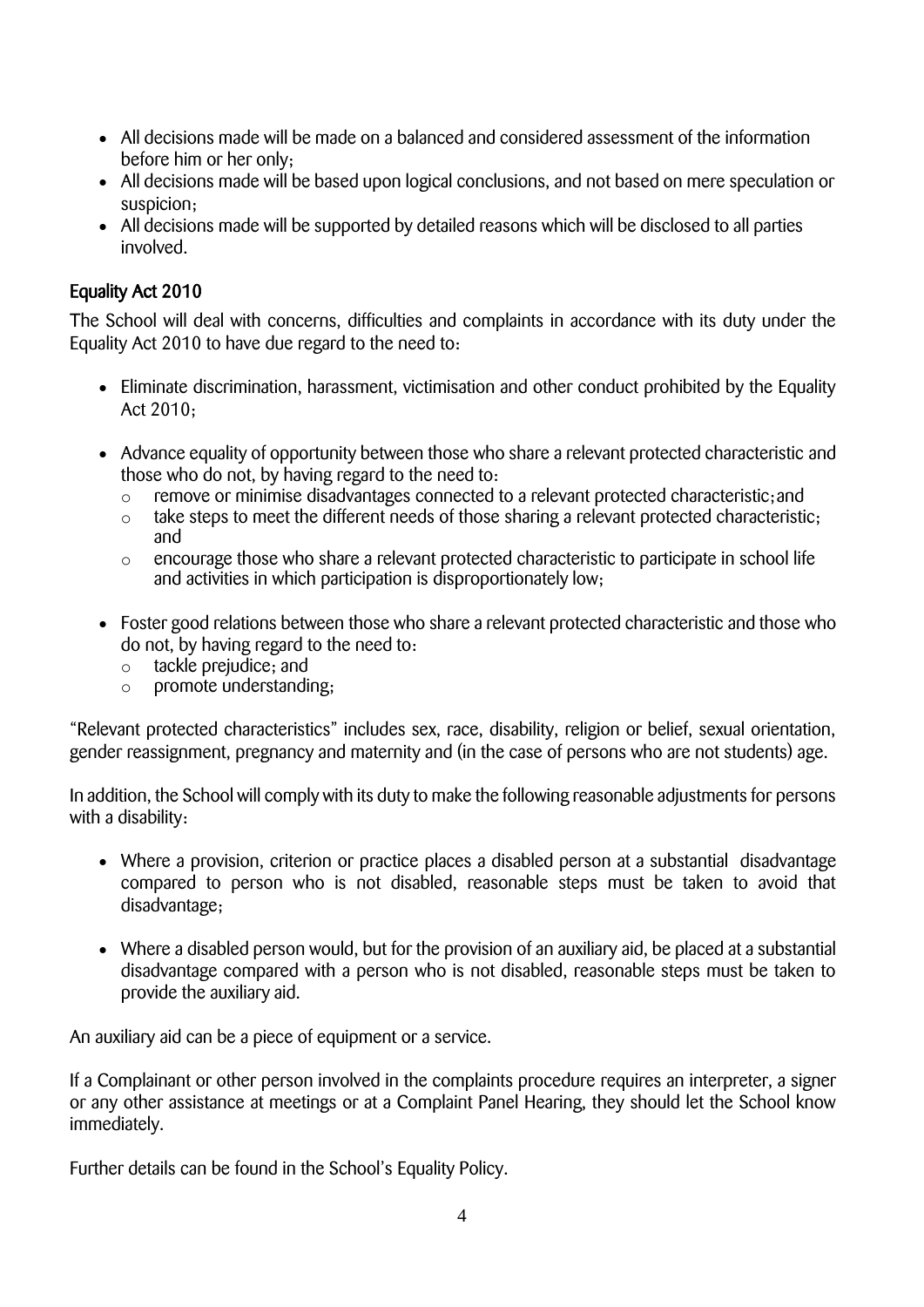## Terms Used

For the purpose of this Complaints Policy, a "parent" includes the natural or adoptive parent of a student, irrespective of whether they are or ever have been married, whether they are separated or divorced, whether the student lives with them, whether the father has parental responsibility for the student or whether they have contact with the student.

A "parent" will also include a non-parent/carer who has parental responsibility for a student, an adult non-parent with whom the student lives, and an adult who is involved in the day-to-day care of the student (for example, collecting or dropping off the student from school).

Any reference to a "student" will also include a prospective or former student of the School.

A person making a complaint will be referred to as a "Complainant" throughout this Complaints Policy.

## The Procedure

The School's complaints procedure consists of four stages:

- Stage 1 Concerns and difficulties, dealt with informally;
- Stage 2 Complaints formally investigated by the Headteacher/Principal (or designate);
- $\bullet$  Stage 3 Complaints formally reviewed by the Chair of Local Governing Body (or designate);
- Stage 4 Complaint Panel Hearing.

### Time Limits

The School aims to resolve concerns, difficulties and complaints in a timely manner. Time limits for each stage of the procedure are set out under each individual stage. For the purposes of this Complaints Policy, a "school day" is defined as a weekday during term time, when the School is open to children. The definition of "school day" excludes weekends, school holidays and bank holidays. For the avoidance of doubt, term dates are published on the School's website, and information about term dates is made available to parents and students periodically.

Although every effort will be made by the School to comply with the time limits specified under each stage of the procedure, it may not always be possible to do so, for example due to the complexity or number of matters raised, or due to the unavailability of the Complainant to attend a meeting, if offered. In all cases, where a time limit cannot be complied with, the School will write to the Complainant within the specified time limit, setting out the reasons why the time limit cannot be complied with, and confirming the new time limit which will apply.

### Complaints against the Headteacher/Principal

If a complaint is about the conduct of the Headteacher/Principal, the Chair of the Local Governing Body will investigate the complaint under Stage 2 of this Complaints Policy instead of the Headteacher. The Vice-Chair of Local Governing Body will review the complaint under Stage 3 of this Complaints Policy instead of the Chair of the Local Governing Body.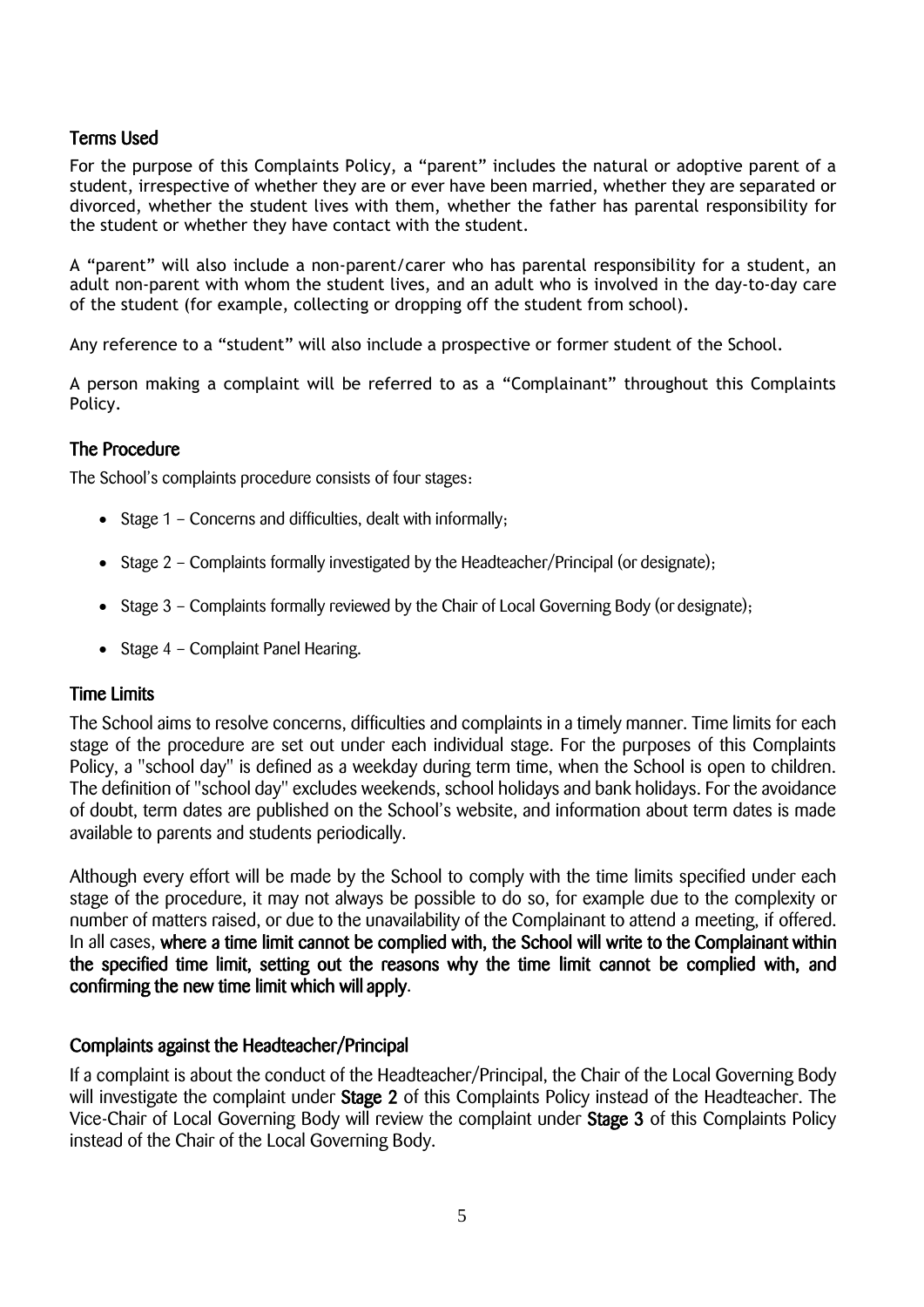## Complaints against the Chair of the Local Governing Body

If a complaint is about the conduct of the Chair of the Local Governing Body, the Headteacher will consider the complaint under **Stage 2** of this Complaints Policy as normal, and the Vice-Chair of the Local Governing Body will review the complaint under **Stage 3** of this Complaints Policy instead of the Chair of the Local Governing Body.

## Late Complaints

Where a complaint is submitted more than six months after the incident or event (or where the complaint relates to a series of incidents or events, more than six months from the date of the latest incident or event), the School reserves the right to refuse to investigate the complaint under this Complaints Policy if it appears reasonable and fair to do so, having regard to the circumstances surrounding the complaint.

Where the School decides that a complaint which was submitted late will not be investigated, the School will write to the Complainant notifying them of the decision within five school days of the complaint being received.

If the Complainant is unhappy with the decision not to investigate a complaint which was submitted late, the Complainant may write to the Chair of the Local Governing Body at the School asking for the decision to be reviewed. The Chair of the Local Governing Board will be provided with all documentation relating to the complaint, together with the letter from the School to the Complainant, and will review the decision not to investigate the complaint. The Chair of the Local Governing Body will not investigate the complaint itself during this review.

The Chair of the Local Governing Body will write to the Complainant with the outcome of the review within ten school days of the date that the letter from the Complainant seeking the review was received, and provide the School with a copy of the letter.

If the Chair of the Local Governing Body quashes the decision not to investigate the complaint, it will be referred to the School to be dealt with under this Complaints Policy in the usual way.

If the Chair of the Local Governing Body upholds the decision not to investigate the complaint, the Complainant may refer the concern or complaint to the Education and Skills Funding Agency using the procedure stated towards the end of this Complaints Policy.

In exceptional circumstances, the Chair of the Local Governing Body can delegate the responsibility for the review to the Vice-Chair of Local Governing Body.

### Vexatious and Repeated Complaints

There may be occasions when, despite a complaint being considered under all stages in this Complaints Policy, the Complainant persists in making the same complaint to the School. There may also be occasions when a Complainant raises unreasonable persistent complaints or raises complaints about matters which do not affect them. There may also be occasions when a complaint is made about a matter which is clearly so trivial that it would be a waste of the School's resources to deal with it under the formal stages of the procedure.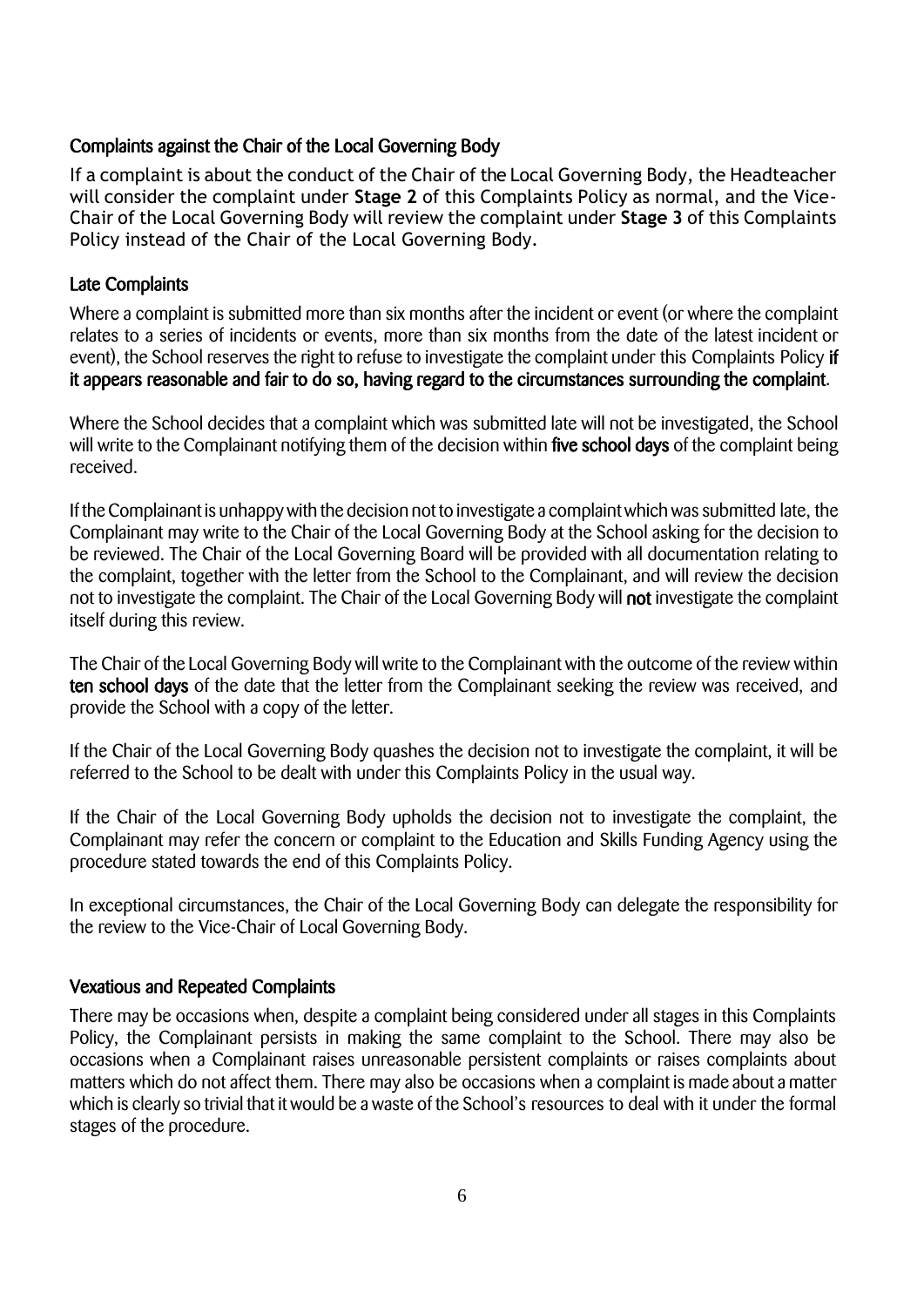In all of these cases, the School reserves the right to regard the complaint as vexatious and/or repeated and to refuse to investigate it under the procedure in this Complaints Policy, if it appears reasonable and fair to do so, having regard to the circumstances surrounding the complaint.

Where the School decides that a complaint is vexatious and/or repeated and will not be investigated, the School will write to the Complainant within five school days of the complaint being raised to notify them of the decision.

If the Complainant is unhappy with the decision not to investigate a vexatious and/or repeated complaint, they may write to the Chair of the Local Governing Body to ask for the decision to be reviewed. The Chair of the Local Governing Body will be provided with all documentation relating to the current complaint and any previous complaints which were relevant to the decision, together with the letter from the School to the Complainant, and will review the decision not to investigate the complaint. The Chair of the Local Governing Body will not investigate the complaint itself during this review.

The Chair of the Local Governing Body will write to the Complainant with the outcome of the review within ten school days of the date that the letter from the Complainant seeking the review was received.

If the Chair of the Local Governing Body quashes the decision not to investigate the concern or complaint, it will be referred to the School to be dealt with under the procedure in this Complaints Policy in the usual way.

If the Chair of Local Governing Body upholds the decision not to investigate the concern or complaint, the Complainant may refer the concern or complaint to the Education and Skills Funding Agency using the procedure stated towards the end of this Complaints Policy.

In exceptional circumstances, the Chair of Local Governing Body can delegate the responsibility for the review to the Vice-Chair of Local Governing Body.

### Anonymous Complaints

The School will not investigate anonymous complaints under the procedure in this Complaints Policy. Anonymous complaints will be referred to the Headteacher who will decide what, if any, action should be taken.

#### Data Protection Act 1998 and Freedom of Information Act 2000

Complaints sometimes include requests for information or documentation. Such requests will either be a "subject access request" under the Data Protection Act 1998 (where the information requested relates to an identifiable individual) or a request under the Freedom of Information Act 2000 (where the information is general and not related to an identifiable individual).

Subject access requests under the Data Protection Act 1998 must be responded to within forty calendar days, and requests under the Freedom of Information Act 2000 must be responded to within twenty working days, however the School will aim to provide this information as soon as practicable (where the request is valid and the Complainant is lawfully entitled to the information or documentation) in accordance with the rules of natural justice.

Further details can be found in the School's Data Protection Policy and Freedom of Information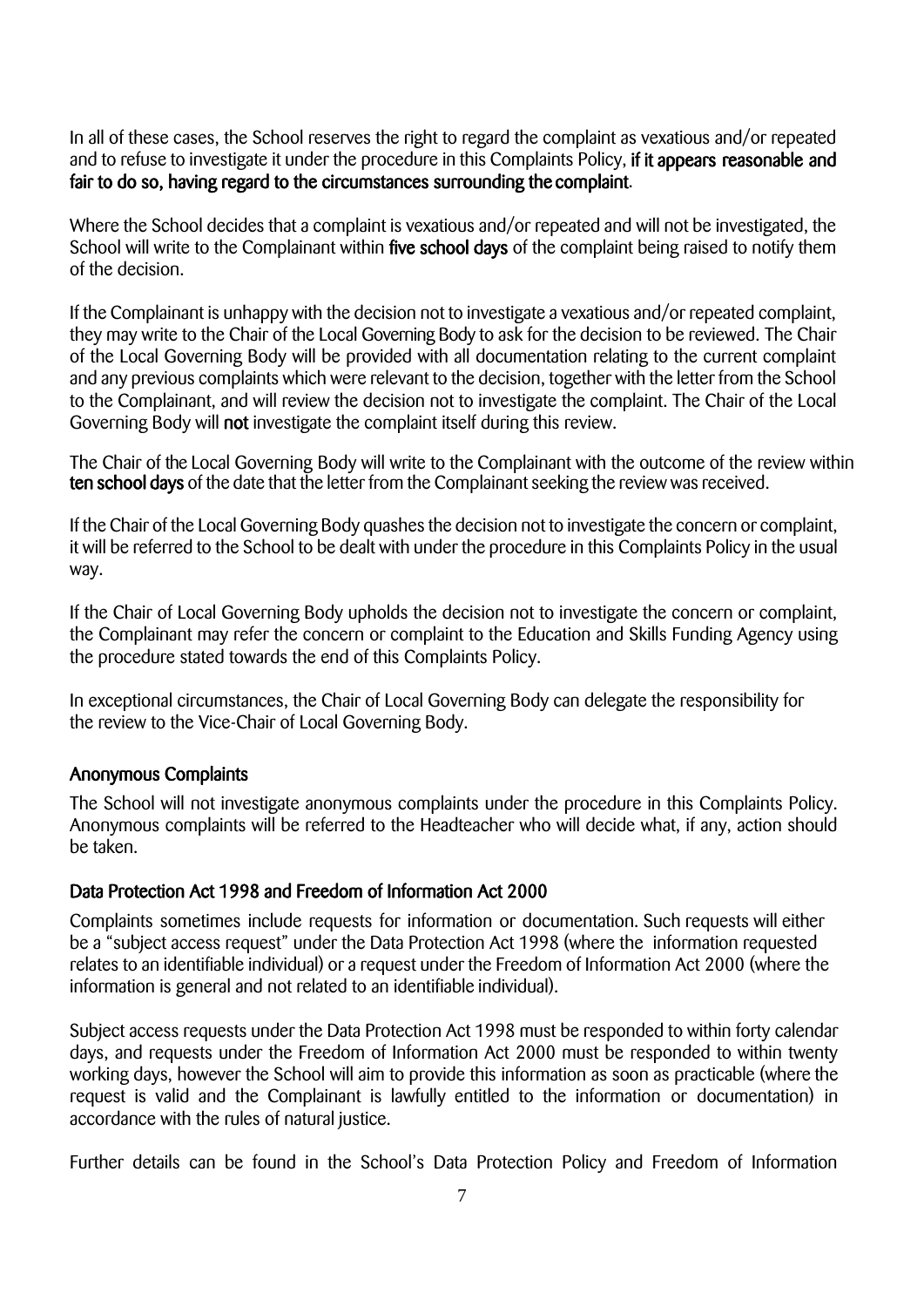Publication Scheme.

## Resolution Principles

It is in everyone's interest that concerns, difficulties and complaints are resolved to the satisfaction of all parties at the earliest possible stage. The way in which the concern, difficulty or complaint is dealt with after the matter is first raised by the Complainant can be crucial in determining whether the complaint will escalate. To that end, members of staff will be periodically made aware of the procedure in this Complaints Policy, so that they will know what to do when a concern or difficulty is raised with them.

At each stage of the complaints procedure, the investigator will consider how the complaint may be resolved. In considering how a complaint may be resolved, the investigator will give due regard to the seriousness of the complaint. It may be appropriate in order to bring the complaint to a resolution for the investigator to offer:

- An explanation;
- An apology;
- Reassurance that steps have been taken to prevent a recurrence of events which led to the complaint;
- Reassurance that the School will undertake a review of its policies and procedures in light of the complaint.

None of the above will constitute an admission of negligence or an acceptance of liability on behalf of the School.

## Outcome Principles:

Examples of outcomes include:

- There was insufficient evidence to reach a conclusion, so the complaint cannot be upheld;
- The investigation did not substantiate the matters raised, so the complaint cannot be upheld;
- The complaint was substantiated in part or full. A description should be given of the remedial action being taken by the School as a consequence of the complaint. Details of any disciplinary action or sanctions to be taken against a member of staff are strictly confidential and cannot be disclosed.
- The matter has been fully investigated and, as a consequence, further confidential procedures are being pursued. Details of any disciplinary action or sanctions to be taken against a member of staff are strictly confidential and cannot be disclosed.

## Retention of Records

A full written record will be maintained centrally at the School of all complaints resolved under Stage 2 to 4.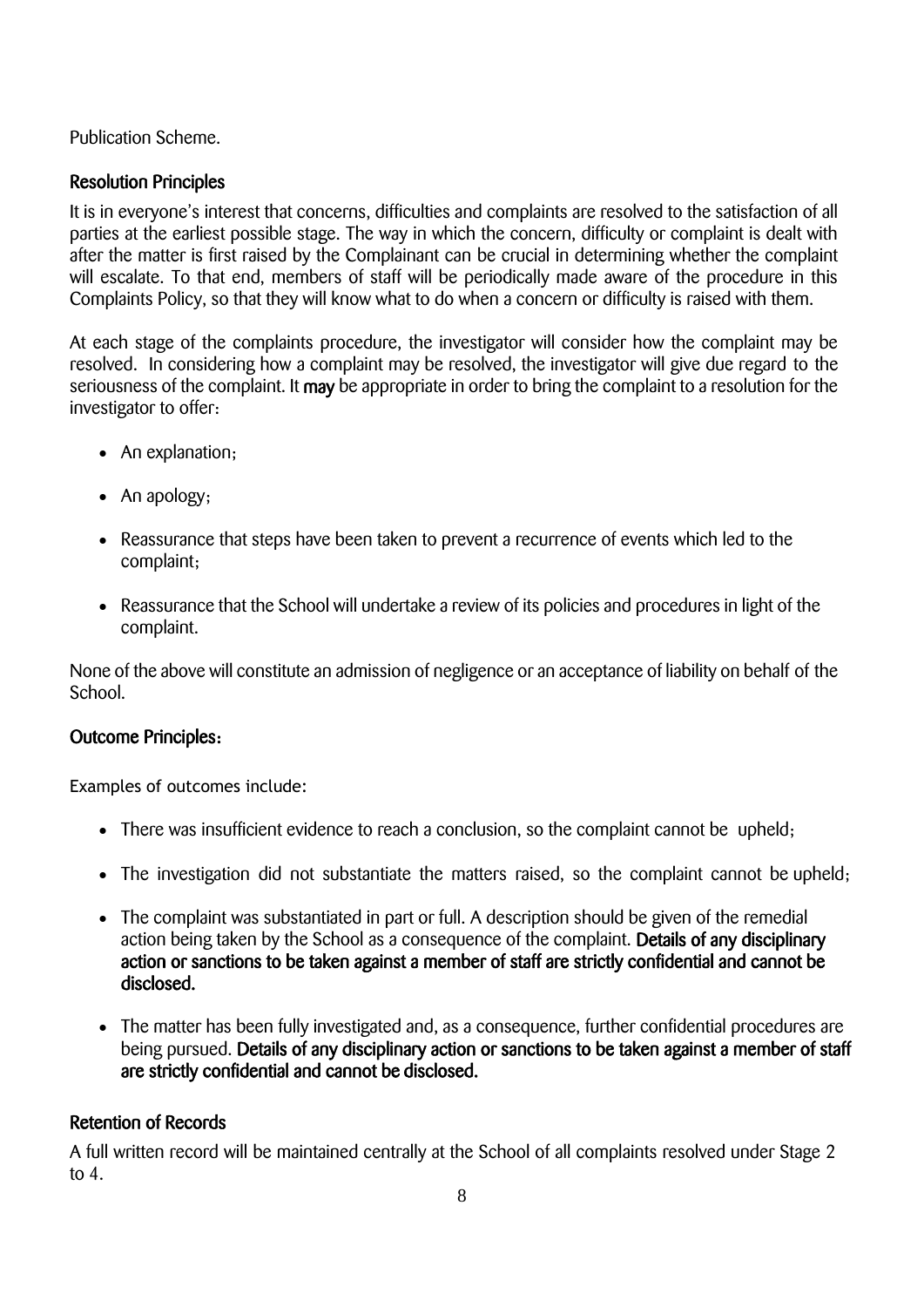Records of complaints will be destroyed when the student to which they relate reaches the age of twenty four years or, in the case of a student with a statement of special educational needs, until the student reaches the age of thirty years.

## **Confidentiality**

All correspondence, statements and records relating to individual complaints will be kept confidential except where access is requested by the Secretary of State, a school inspector, or under another legal authority.

### **Publication**

This Complaints Policy has been ratified by the Mulberry Schools Trust Board, and will be reviewed periodically. It will be published on the School's website and provided to parents and students on request by the School's office. A copy of this Complaints Policy will be provided to a Complainant when a concern, difficulty or complaint is first raised.

## Stage 1: Concerns and Difficulties

## 1. Concerns:

The School expects that most concerns and difficulties, where a parent or student seeks intervention, reconsideration or some other action to be taken, can be resolved informally. Examples might include dissatisfaction about some aspect of teaching or pastoral care, allocation of privileges or responsibilities, a timetable clash, an issue with the School's systems or equipment, or a billing error.

## 2. Notification:

The concern or difficulty should be raised as follows:

- Education issues if the matter relates to the classroom, the curriculum or special educational needs, the Complainant should speak to the Head of Year, Head of Faculty, Assistant Headteacher or Deputy Headteacher, as appropriate.
- Pastoral care for concerns relating to matters outside the classroom, the Complainant should speak to the Head of Year, Assistant Headteacher or Deputy Headteacher as appropriate.
- Disciplinary matters a problem over any disciplinary action taken or a sanction imposed should be raised with the member of staff who imposed it in the first instance. If not resolved, the Complainant should speak to the relevant Head of Faculty, Head of Year, Assistant Headteacher or Deputy Headteacher.
- Financial and administrative matters a query relating to fees, extras or other administrative matters should be raised by the Complainant with the Director of MAT Development or the Director of Finance and Resources.
- An issue with a specific member of staff often, the best way to resolve an issue with a specific member of staff is to raise it with that member of staff directly, so that they are given the opportunity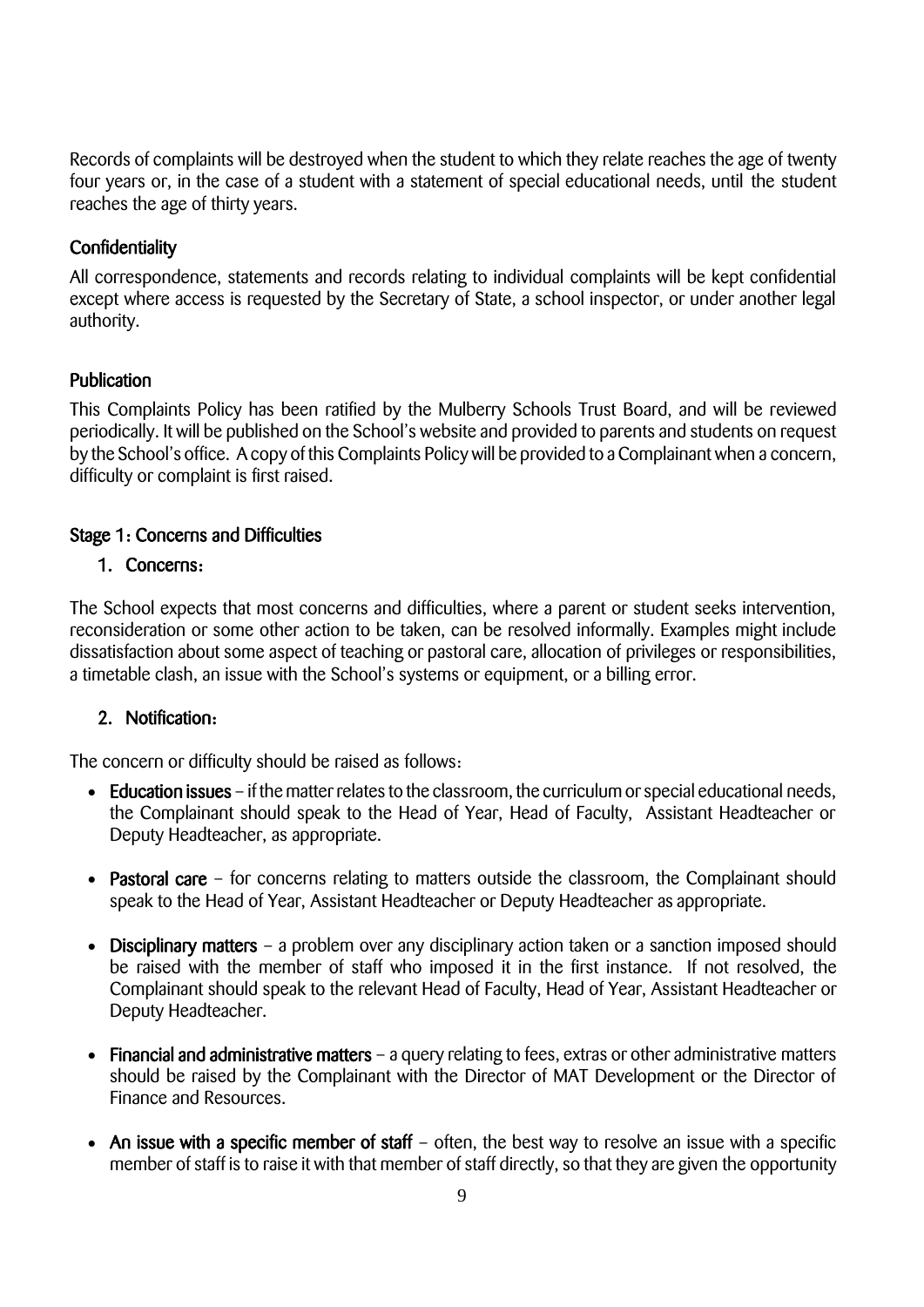to address and resolve the concern or difficulty before it becomes a formal complaint. If the Complainant feels uncomfortable doing this, however, the issue should be raised with the appropriate Head of Faculty, Head of Year Leader or Deputy Headteacher.

Should a concern or difficulty be raised with a member of staff who feels that they are not the best person to be dealing with it, they will refer it to the Head of Faculty, Head of Year, Assistant Headteachers , Deputy Headteacher or other designated member of staff as appropriate.

If a concern or difficulty is raised with a member of staff who feels that it raises serious issues which should be dealt with as a formal complaint immediately, the member of staff will tell the Complainant that they should put their complaint in writing to the Headteacher under Stage 2 of this Complaints Policy. If the Complainant would prefer to complete a form instead of writing a letter, the Complainant can complete the Complaint Form contained in Appendix 1 of this Complaints Policy to submit their complaint formally.

## 3. Unresolved Concerns and Difficulties

The School will aim to resolve a concern or difficulty within fifteen school days of the date that it was raised. Where a concern or difficulty has not been resolved by informal means within this time limit from the date that it was raised, the complainant can submit the matters raised as a formal complaint under Stage 2 of this Complaints Policy.

## 4. Record of Concerns and Difficulties

The member of staff dealing with a concern or difficulty will make a written record of the issues raised, the action taken and, if applicable, the resolution reached, which will be retained in a central record. Further information in relation to the retention of records can be found earlier on in this Complaints Policy.

## Stage 2: Formal Complaint to the Headteacher/Principal

## 5. Notification

A concern or difficulty raised under Stage 1 of this Complaints Policy which remains unresolved after fifteen school days, or a serious matter which requires formal investigation from the outset, should be set out in writing and sent to the Headteacher at the School. Should a formal written complaint be received by another member of the School's staff, they will immediately be passed on to the Headteacher.

The Complainant should clearly set out the matters in dispute, the relevant dates, the full names of the persons involved and what the Complainant believes the School should do to resolve the complaint. Any documentation relied upon by the Complainant should be attached to the formal complaint.

## 6. Acknowledgement

The formal complaint will be acknowledged in writing within five school days of receipt. The acknowledgement letter will confirm the date that the formal complaint was received, the action to be taken and the specified time limit.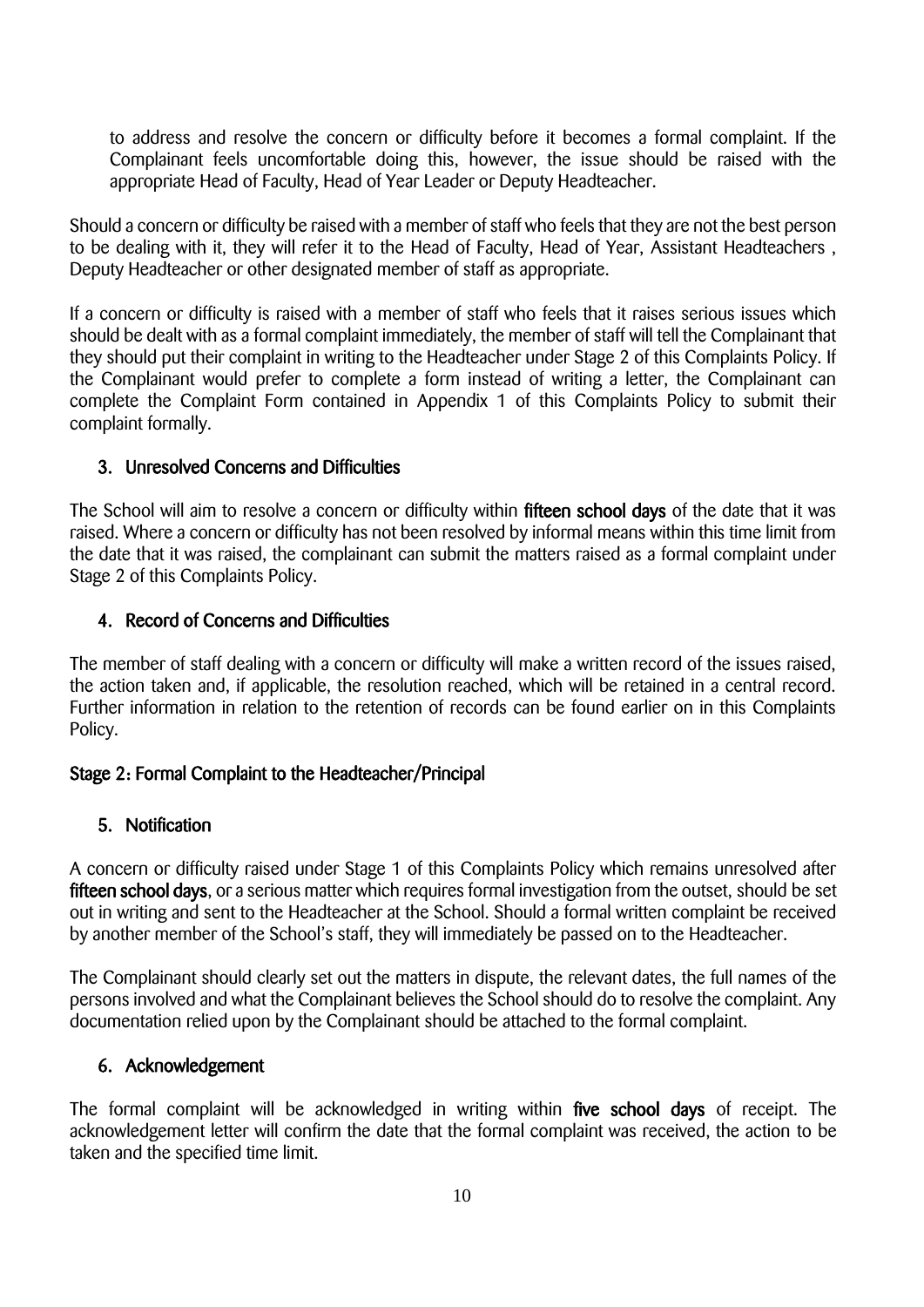## 7. Investigation

The Headteacher will be provided with the records of the Stage 1 informal procedure (if applicable) within five school days of receipt of the formal complaint, and will then proceed to investigate the complaint. This will involve obtaining and considering all documentation held by the School which is relevant to the complaint. If further information is required from the Complainant, this may be requested from them over the telephone or in writing.

The Headteacher will speak to the persons who were involved in the matters raised by the Complainant. Students will only be spoken to with an independent member of staff present to support them. Where there is an issue about the conduct of a member of staff, that member of staff will be offered the option of having another member of staff present. Other members of staff will be spoken to alone. A written record of the conversation will be made, and the student or member of staff spoken to will be asked to read, sign and date the written record to confirm that it is accurate. In the case of students, the accompanying independent member of staff will also be asked to sign and date the record of the conversation.

If the Headteacher deems it to be appropriate in relation to the matters raised, the Complainant will be offered a meeting to discuss the issues raised. This may take place at the beginning of the investigation to clarify any matters which are unclear, or after the investigation has taken place with the aim of reaching an amicable resolution.

## 8. Outcome

The Headteacher will write to the Complainant confirming the outcome of the investigation within twenty school days from the date that the complaint was received. The letter will set out the individual matters raised by the Complainant, the findings made by the Headteacher during the course of the investigation, and the conclusion reached.

The letter will inform the Complainant that, if they are unsatisfied with the outcome of the Stage 2 investigation, they should write to the Clerk to the Local Governors within five school days of receipt of the letter asking for their complaint and the Stage 2 investigation to be reviewed by the Chair of the Local Governing Body under Stage 3 of this Complaints Policy.

Where the complaint was received during a school holiday or within twenty days from the end of a term or half term, the Headteacher will endeavour to expedite the investigation wherever possible.

## 9. Delegation

In appropriate cases, the Headteacher may delegate the complaint to a member of the Senior Leadership Team to deal with in accordance with the procedure outlined above.

## Stage 3: Review by the Chair of the Local Governing Body

## 10.Notification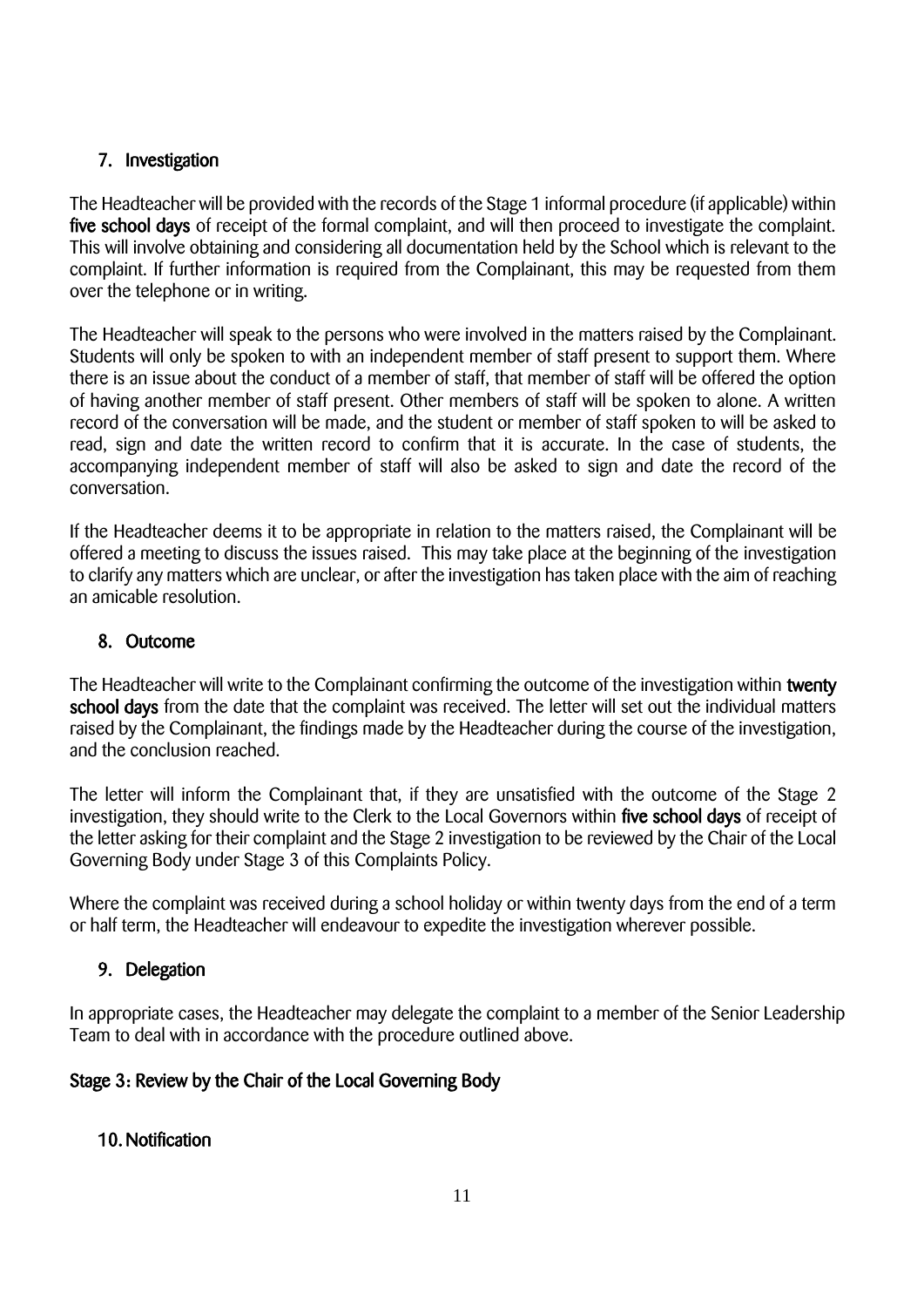If the Complainant is unsatisfied with the outcome of the complaint under Stage 2 of this Complaints Policy, the Complainant may write to the Clerk to the Local Governing Body asking for the complaint to be reviewed by the Chair of the Local Governing Body, within five school days of receiving the letter confirming the outcome following Stage 2.

The Complainant should not repeat the matters raised in their original letter or attach documentation already provided, but should clearly set out how and why the Complainant does not accept the findings made under Stage 2.

## 11. Acknowledgement

The Complainant's letter will be acknowledged within five school days of receipt. The acknowledgement letter will confirm the date that the formal complaint was received, the action to be taken and the specified time limit.

### 12. Review

The Chair of the Local Governing will be provided with all documentation relating to the complaint within five school days of receipt of the letter requesting a review under Stage 3, including the record of the Stage 1 informal procedure (if applicable), the original letter of complaint or Complaint Form, any documentation provided by the Complainant with their complaint, all investigation records under Stage 2, and the letter of outcome under Stage 2.

The Chair of the Local Governing Body will review all of the documentation received and consider the matters raised in complaint and the investigation carried out under Stage 2. The Chair of the Local Governing Body will only speak to the persons involved in the matters raised to clarify matters which were not confirmed during the Stage 2 investigation, if believed necessary. Where the Chair of the Local Governing Body does speak to a student or a member of staff whose conduct is in issue, they will be accompanied as outlined under Stage 2.

If the Chair of the Local Governing Body deems it to be appropriate in relation to the matters raised, the Complainant will be offered a meeting to discuss the issues raised. If a meeting is deemed appropriate, it will usually take place after the review has been completed with the aim of reaching a mutually acceptable resolution.

### 13. Outcome

The Chair of the Local Governing Body will write to the Complainant confirming the outcome of the review within twenty school days from the date that the request for a review was received. The letter will set out whether the Chair of the Local Governing Body agrees with the findings and conclusion under Stage 2, and give reasons, as well as responding to any criticisms of the Stage 2investigation.

The letter will inform the Complainant that, if they are unsatisfied with the outcome of the Stage 3 review, they should write to the Clerk to the Local Governing Body within five school days of receipt of the letter requesting a Complaint Panel Hearing under Stage 4 of this Complaints Policy.

Where the request for a review was received during a school holiday or within twenty days from the end of a term or half term, the Chair of the Local Governing Body will endeavour to expedite the review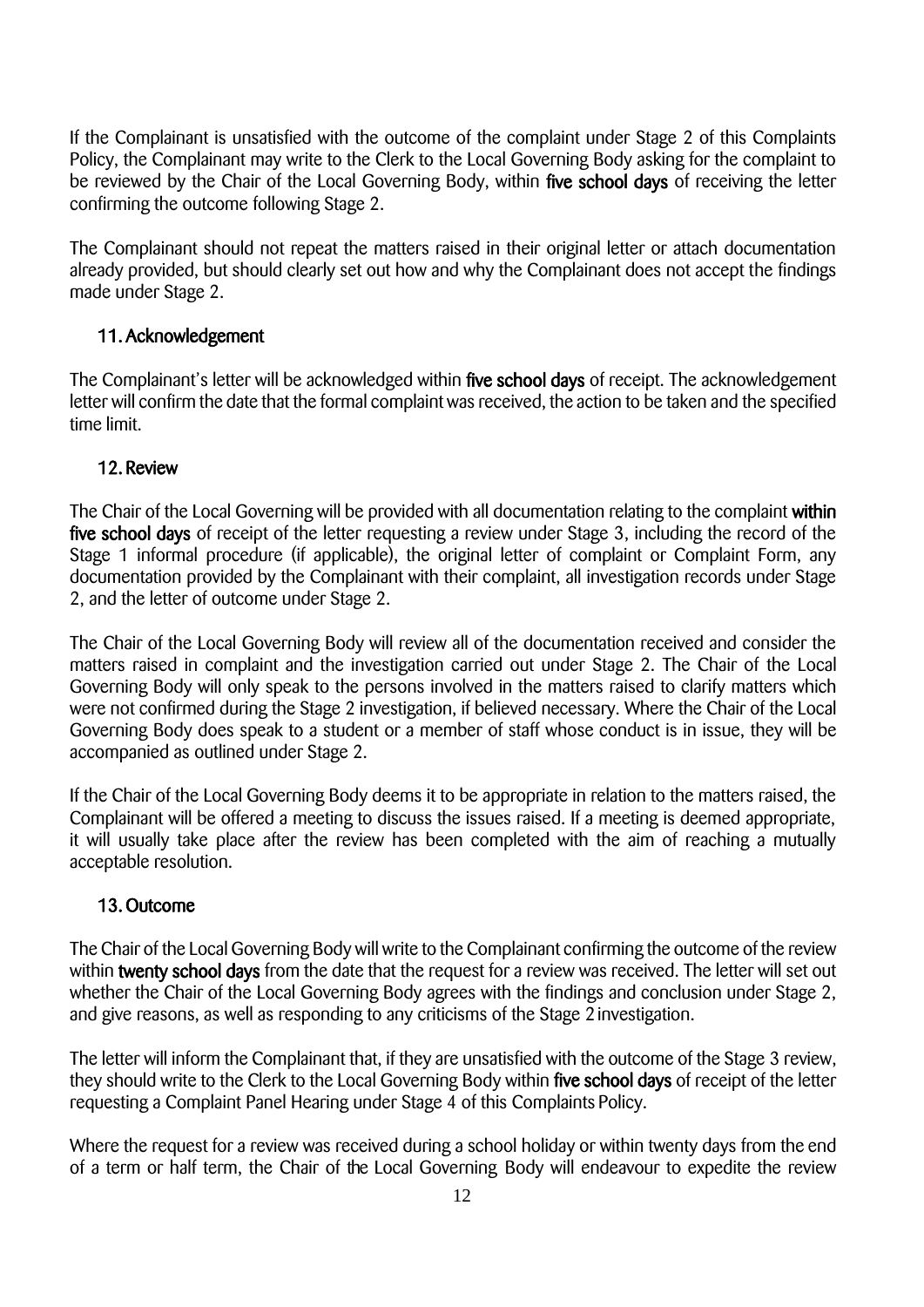wherever possible.

## 14.Delegation

In appropriate cases, the Chair of the Local Governing Body may delegate the review to the Vice-Chair of the Local Governing Body to deal with in accordance with the procedure outlined above.

## Stage 4: Complaint Panel Hearing

## 15.Notification

If the Complainant is unsatisfied with the outcome of the review under Stage 3 of this Complaints Policy, the Complainant may write to the Clerk to the Local Governing Body requesting a Complaint Panel Hearing. The Complainant should write to the Clerk to the Local Governing Body within five school days of receiving the letter confirming the outcome following Stage 3.

The Complainant should not repeat the matters raised in their original letter or attach documentation already provided, but should clearly set out how and why the Complainant does not accept the findings made under Stages 2 and 3.

## 16. The Complaint Panel

The Complaint Panel will consist of three persons appointed by or on behalf of the Trust by the Clerk to the Local Governing Body. None of the three Complaint Panel members will have been involved in the matters which gave rise to the complaint, have been involved in dealing with the complaint previously or have any detailed prior knowledge of the complaint. Two of the Complaint Panel members may (but do not have to) be governors of the Local Governing Body or trustees of the Mulberry Schools Trust Board. The third Complaint Panel member will be independent of the management and running of the School, i.e. they will not be a member of staff, a governor or a trustee, and will not be linked to the School in another way, for example as a parent of a student at the School. The independent Complaint Panel member will be the Chair of the Complaint Panel.

The Department for Education has issued guidance in relation to the appointment of the independent Complaint Panel member as follows:

Whilst we do not wish to be prescriptive about who schools should appoint as an independent person, our general view is that people who have held a position of responsibility and who are used to analysing evidence and putting forward balanced arguments would be suitable. Examples of persons likely to be suitable are serving or retired business people, civil servants, heads or senior members of staff at other schools, people with a legal background and retired members of the police force... Schools will of course have their own views.

## 17. Attendance

The Complainant may attend the Complaint Panel Hearing, and may be accompanied by another person. For the avoidance of doubt, the Complainant's supporter will be present for moral support only and will not play any part in the proceedings, unless invited to do so by the Chair of the Complaint Panel, entirely at his or her discretion and for a good reason. The Complaint Panel Hearing is not a legal hearing and it is not appropriate for either the Complainant or the School to be legally represented.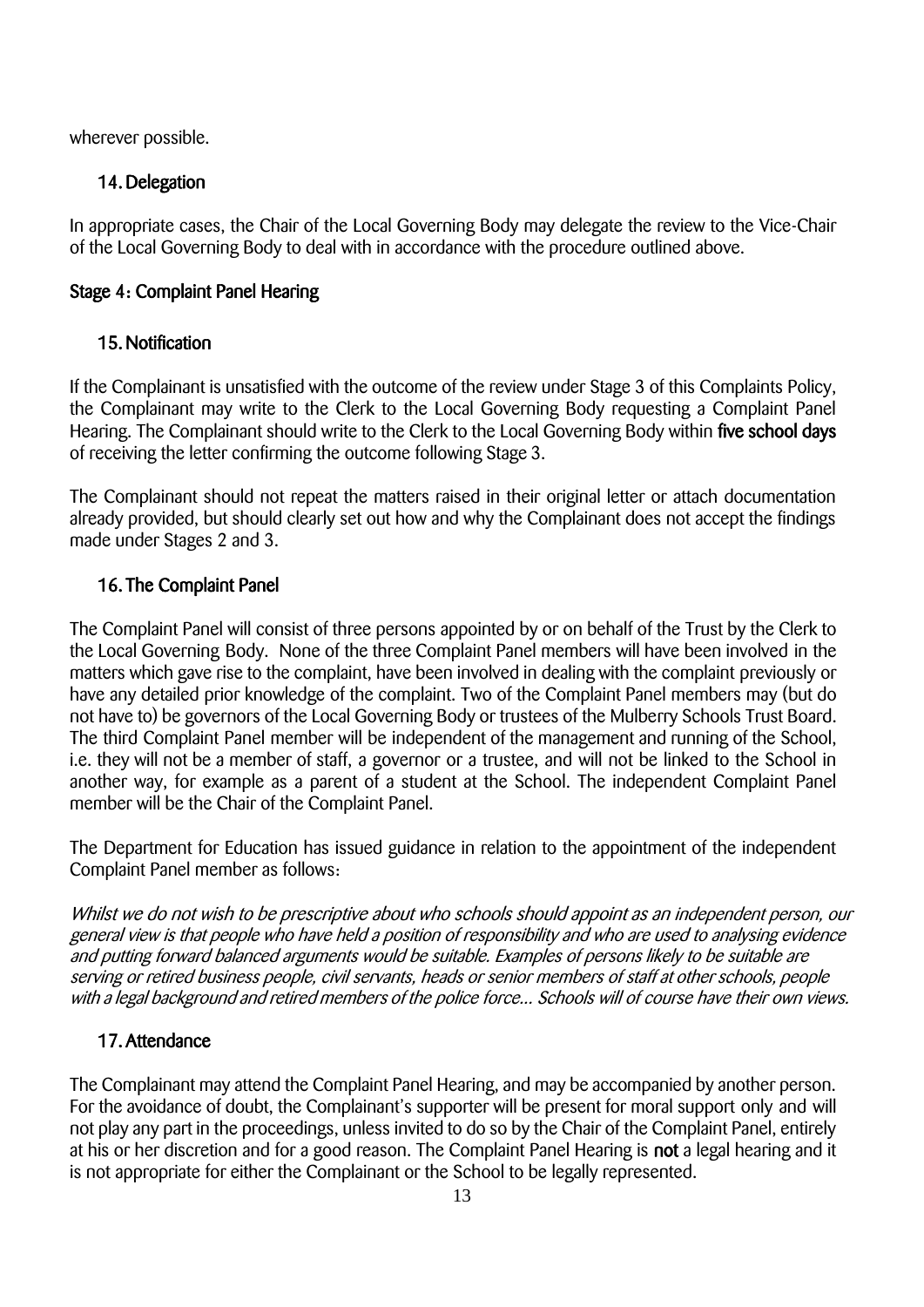The School will be represented at the Complaint Panel Hearing by the person who dealt with the complaint under Stage 3, which will usually be the Chair of the Local Governing Body. This person will be referred to as the "School's Representative" for the purposes of Stage 4.

The Complaint Panel Hearing will be minuted by the Clerk to the Complaint Panel, who will usually be the Clerk to the Local Governing Body.

## 18. Convening the Complaint Panel Hearing

After selecting the Complaint Panel members, the Clerk to the Local Governing Body will write to the Complainant within five school days acknowledging receipt of their request and informing them of the names of the Complaint Panel members. If the Complainant objects to any of the named persons being appointed to the Complaint Panel, they should notify the Clerk to the Local Governing Body within three school days of receipt of the letter. Fair consideration will be given to any bona fide objection to a particular member of the Complaint Panel.

The Clerk to the Local Governing Body will liaise with the Complaint Panel, the Complainant and the School's Representative to agree a mutually convenient date for the Complaint Panel Hearing, which will usually take place within twenty school days of receipt of the Complainant's request, unless there are exceptional circumstances.

The Clerk to the Local Governing Body will write to the Complainant confirming the date of the Complaint Panel Hearing within five school days of the date that the acknowledgement letter was sent (or the date that the new Complaint Panel member was selected, if an objectionwas received and upheld). If the Complaint Panel Hearing will not take place within twenty school days of receipt of the Complainant's request, the letter will set out the exceptional circumstances involved.

### 19.Documentation

The Clerk to the Local Governing Body will forward a copy of all paperwork relating to the complaint (consisting of the record of the Stage 1 informal procedure (if applicable), the original letter of complaint or Complaint Form, any documentation provided by the Complainant with their complaint, all investigation records under Stage 2 with the letter of outcome, all review records under Stage 3 with the letter of outcome, and the Complainant's letter requesting a Complaint Panel Hearing and accompanying documents) to the Complainant, the School's Representative and the three Complaint Panel members.

The names of individuals other than the Complainant, the Complainant's family, members of the School's staff and Governors, will be redacted and replaced with a letter relevant to that particular individual (for example "Jane Brown" will be replaced with "A" throughout, "John Jones" will be replaced with B throughout) unless they have provided their written consent for their name to be disclosed.

If the Complainantwishes the Complaint Panel to consider any additional information, they should forward this documentation to the Clerk to the Local Governing Body to arrive at least five school days before the Complaint Panel Hearing, to enable the Clerk to the Local Governing Body to forward it to the School's Representative and the Complaint Panel members.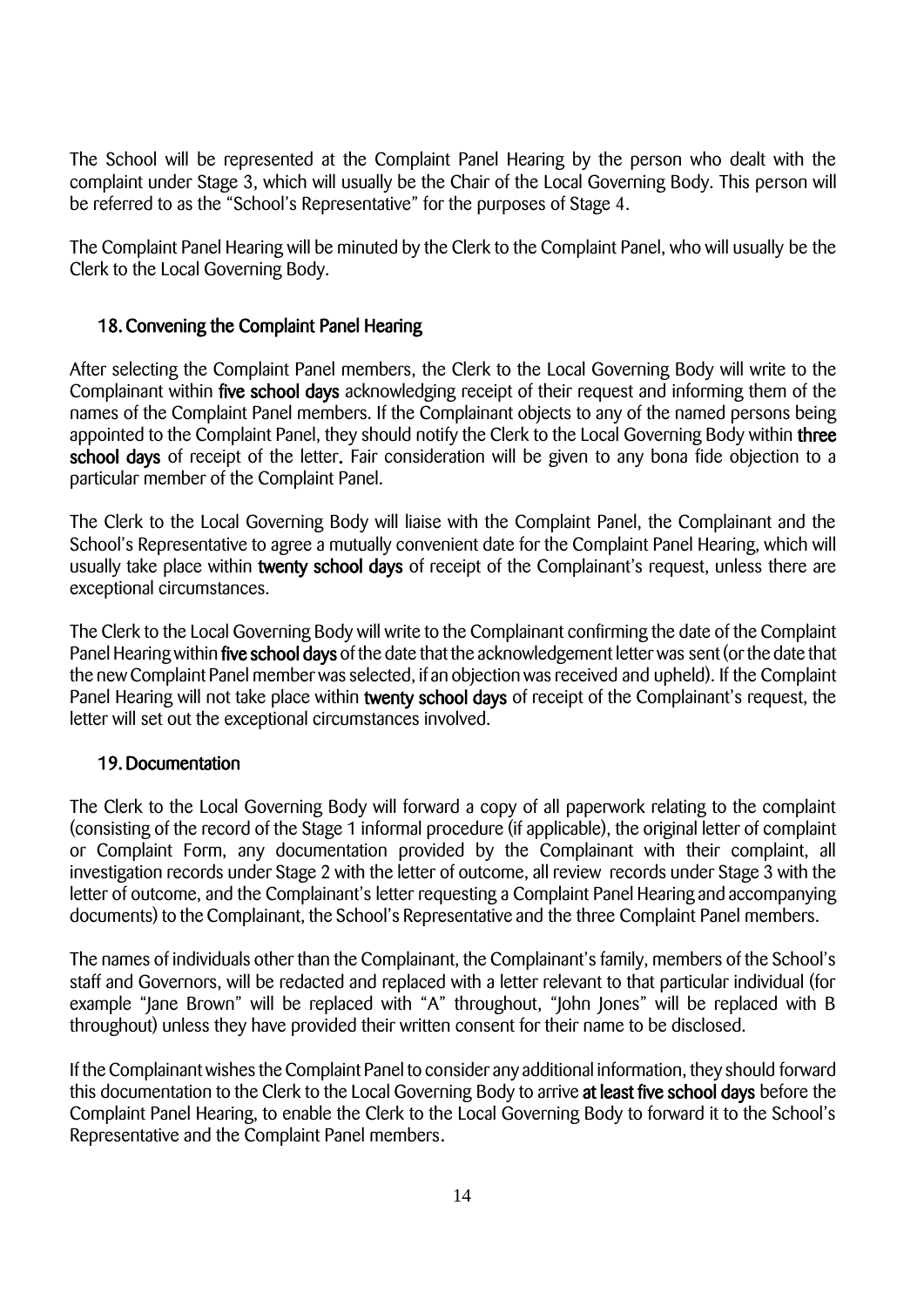## 20. Witnesses

The Chair of the Complaint Panel will decide, at his or her absolute discretion, which witnesses will be permitted to attend the Complaint Panel Hearing to give a verbal statement rather than relying on a written statement or record of meeting which have been signed by the witness.

If the Complainant wishes to rely on the account of a witness, they should ask the witness to write down, sign and date their account and forward it to the Clerk to the Local Governing Body at least five school days before the Complaint Panel Hearing, to enable the Clerk to the Local Governing Body to forward it to the School's Representative and the Complaint Panel members.

Witnesses under the age of eighteen other than the Complainant's own family will only be allowed to attend the Complaint Panel Hearing at the discretion of the Chair of the Complaint Panel, and then only if they are accompanied by one of their parents or carers. Any written accounts provided by the Complainant relating to witnesses under the age of eighteen must be signed and dated by the witness and one of the witness' parents or carers.

Members of staff of the School involved in the matters which gave rise to the complaint will usually have provided a signed written account or have signed a note of a meeting during the previous stages, which will be forwarded to all parties with the other complaint documentation in the usual way. Members of staff will not usually be required to attend the Complaint Panel Hearing to give a verbal statement unless their conduct is in issue or their account is contentious and the rules of natural justice dictate that the Complainant should be allowed to ask that member of staff questions.

## 21. Procedure at the Complaint Panel Hearing

The Complaint Panel Hearing will be conducted as follows:

- The Clerk to the Complaint Panel will greet the Complainant, the Complainant's supporter and the School's Representative and welcome them into the room where the Complaint Panel has convened (any witnesses will remain outside of the room until they are called in to give their account);
- The Complainant will be invited by the Complaint Panel to give an account of their complaint;
- The School's Representative will be invited to ask the Complainant questions, if any;
- The Complaint Panel will ask the Complainant questions, if any;
- At the discretion of the Chair of the Complaint Panel, the Complainant's first witness will be invited into the room to give an account of what they saw or know;
- The School's Representative will be invited to ask the Complainant's witness questions, if any;
- The Complaint Panel will ask the Complainant's witness questions, if any;
- The Complainant's witness will be asked to leave the room;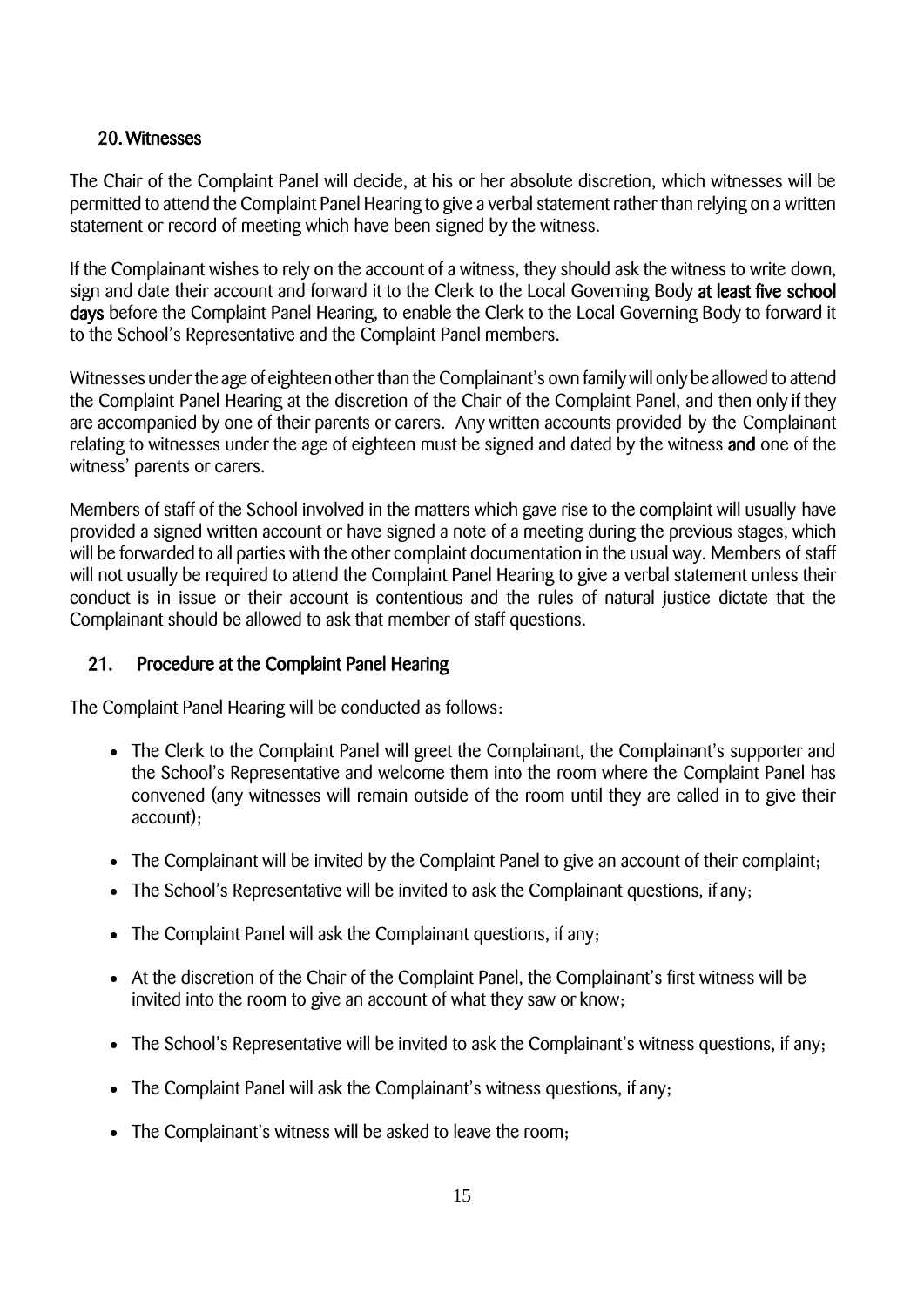- If the Complainant has any further relevant witnesses, at the discretion of the Chair of the Complaint Panel, they will be invited into the room individually to provide their accounts and be questioned as outlined above;
- The School's Representative will be invited by the Complaint Panel to respond to the complaint and make representations on behalf of the School;
- The Complainant will be invited to ask the School's Representative questions, if any;
- The Complaint Panel will ask the School's Representative questions, if any;
- At the discretion of the Chair of the Complaint Panel, the School's relevant first witness will be invited into the room to give an account or what they saw or know;
- The Complainant will be invited to ask the School's witness questions, if any;
- The Complaint Panel will ask the School's witness questions, if any;
- The School's witness will be asked to leave the room;
- If the School has any further relevant witnesses, at the discretion of the Chair of the Complaint Panel, they will be invited into the room individually to provide their accounts and be questioned, as outlined above;
- The Complainant will be invited by the Complaint Panel to summarise their complaint;
- The School's Representative will be invited by the Complaint Panel to summarise their response to the complaint and the School's stance;
- The Complaint Panel Hearing will conclude and the Complainant and the School's Representative will be asked to leave.

### 22. The Complaint Panel's Decision

The Complaint Panel will convene in private, either immediately after the Complaint Panel Hearing or on a subsequent date, and will consider all of the documentation and everything that they have heard at the Complainant Panel Hearing and make a decision as to outcome based on:

## • Findings of Fact

The Complaint Panel will decide which facts are established to be true, on the balance of probability (i.e. more likely than not). If a fact is not deemed relevant, the Complaint Panel will not consider it further. The Complaint Panel will make a written record of the facts that have been established, those which have not been established and those which are not relevant, with their reasons for making these findings.

### Recommendations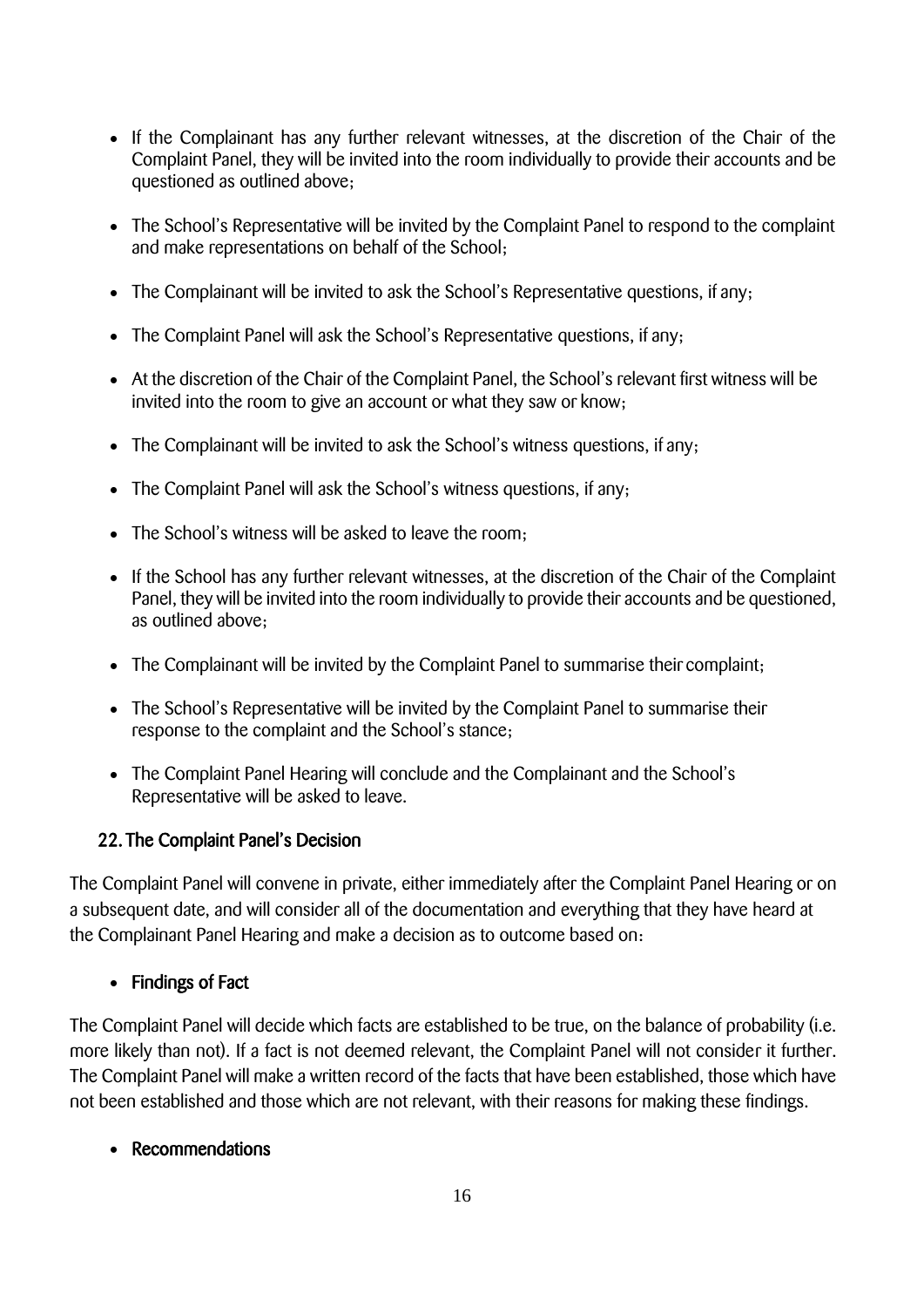The Complaint Panel will consider the facts which they have established and will make recommendations based upon them. These recommendations may be aimed at achieving reconciliation between the parties (for example, a written apology), improving procedures or preventing a recurrence in the future. The Complaint Panel will keep a written record of their recommendations, with reasons.

## 23.Notification of the Complaint Panel's Decision

The Clerk to the Local Governing Body will write within ten school days of the Complaint Panel Hearing to the:

- a. Complainant;
- b. the School's Representative;
- c. Any person complained about;

The letter will identify each of the issues complained about, summarise how the Complaint Panel Hearing proceeded, and confirm each of the Complaint Panel's findings of fact and recommendations, if any, with reasons. The letter will also confirm that, if the Complainant believes that this Complaints Policy does not comply with the Regulations, or that the School has not followed the procedure outlined in this Complaints Policy, the Complainant may refer their complaint to the Education Funding and Skills Agency for further consideration.

The Clerk to the Local Governing Body will also ensure that a copy of the Complaint Panel's findings and recommendations are made available on the School's premises for inspection by the Trust, the Local Governing Body and the Headteacher/Principal.

## 24. Factors for the Complaint Panel to Consider

- It is important that the Complaint Panel Hearing is independent and impartial, and that it is seen to be so. No person may sit on the Complaint Panel if they have had a prior involvement in the matters which gave rise to the complaint, in dealingwith the complaint in the previous stages, or have a prior detailed knowledge of the complaint;
- The aim of the Complaint Panel Hearing, which must be held in private, will always be to resolve the complaint and achieve reconciliation between the School and the Complainant. However, it has to be recognised that the Complainant may not be satisfied with the outcome if the Complaint Panel does not find wholly in their favour. It may only be possible to establish the facts and make recommendations which will satisfy the Complainant that his or her complaint has been taken seriously;
- An effective Complaint Panel will acknowledge that many Complainants feel nervous and inhibited in a formal setting. Parents often feel emotional when discussing an issue that affects their child. The Chair of the Complaint Panel will ensure that the Complaint Panel Hearing is as welcoming as possible, while ensuring that it is procedurally fair to all parties. The layout of the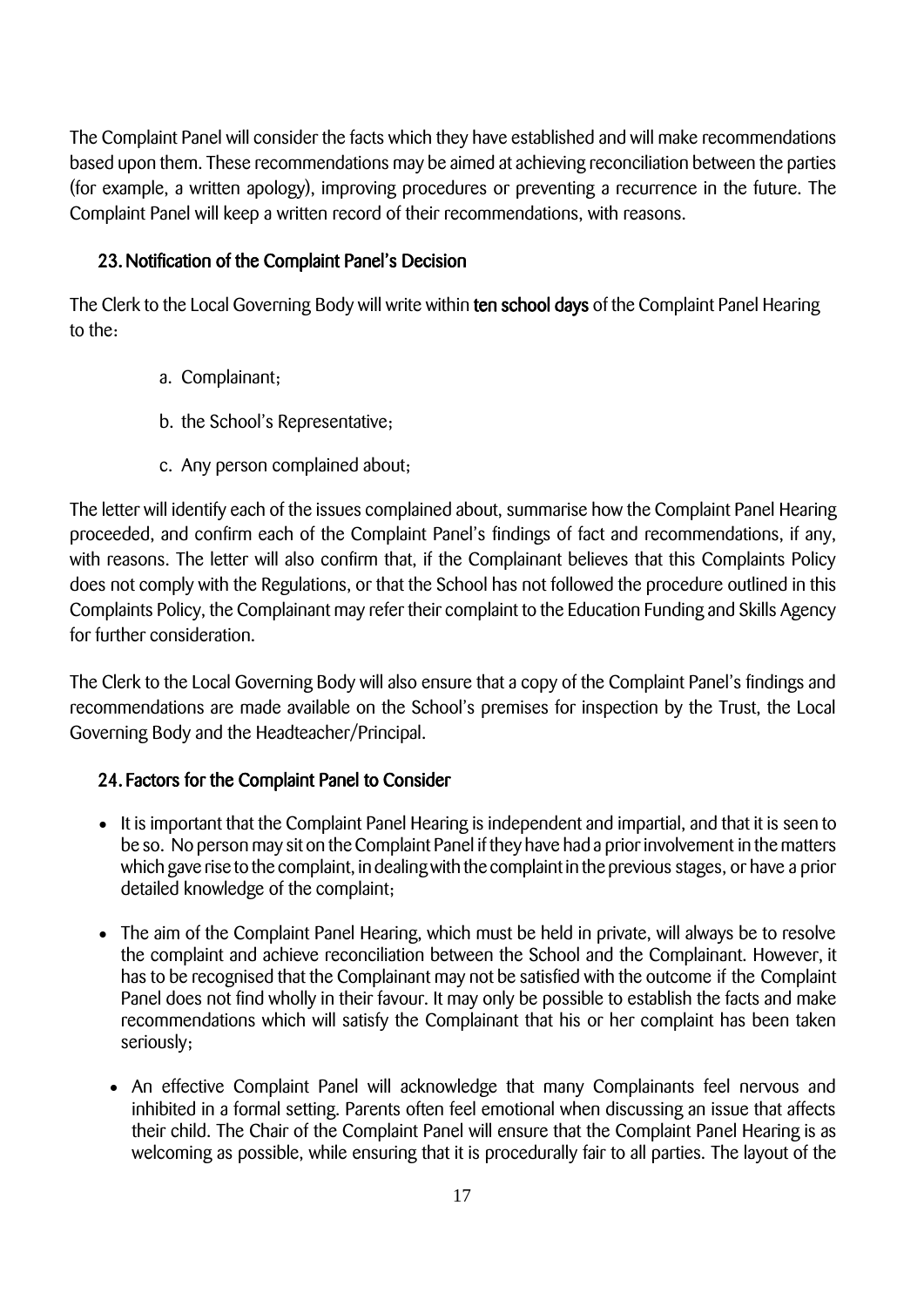room will set the tone and care is needed to ensure the setting is informal and not substantially adversarial;

- Extra care needs to be taken when the Complainant is a child, or there are child witnesses present. Care should be taken to ensure that the child does not feel intimidated. The Complaint Panel should be aware of the views of the child and give them equal consideration to those of the adults present. Where the child's parent is the Complainant, it would be helpful to give the parent the opportunity to suggest which parts of the hearing, if any, the child should attend, with the Chair retaining discretion;
- The Complaint Panel should ensure that they are familiar with the complaints procedure in advance of the Complaint Panel Hearing.

The Chair of the Complaint Panel will play a key part at the Complaint Panel Hearing, ensuring that:

- The remit of the Complaint Panel is explained to the parties and each party has the opportunity of making representations without undue interruption;
- All of the issues raised in the complaint are addressed;
- Key findings of fact are made, on the balance of probability;
- Each party treats the other with respect and courtesy;
- The Complaint Panel is open minded and acts independently of the School;
- No member of the Complaint Panel has a vested interest in the outcome of the proceedings;
- Each side is given the opportunity to state their case and ask questions;
- All written material is seen by all parties. If a new issue arises during the course of the Complaint Panel Hearing, it would be useful to give all parties the opportunity to consider and comment on it.

### Referral to Education Funding and Skills Agency

Once a complaint has been through all the stages of this Complaints Policy, if the Complainant believes that this Complaints Policy does not comply with the Regulations, or that the School has not followed the procedure in this Complaints Policy, the Complainant can refer the complaint to the Education Funding and Skills Agency for consideration.

The Complainant can find further information about referring a complaint to the Education Funding Agency by pasting this page into an Internet browser:

### <https://www.gov.uk/government/publications/complain-about-an-academy>

The Complainant should be aware that the Education Funding and Skills Agency will not usually investigate the complaint itself, or interfere with the findings of the Complaint Panel, unless the decision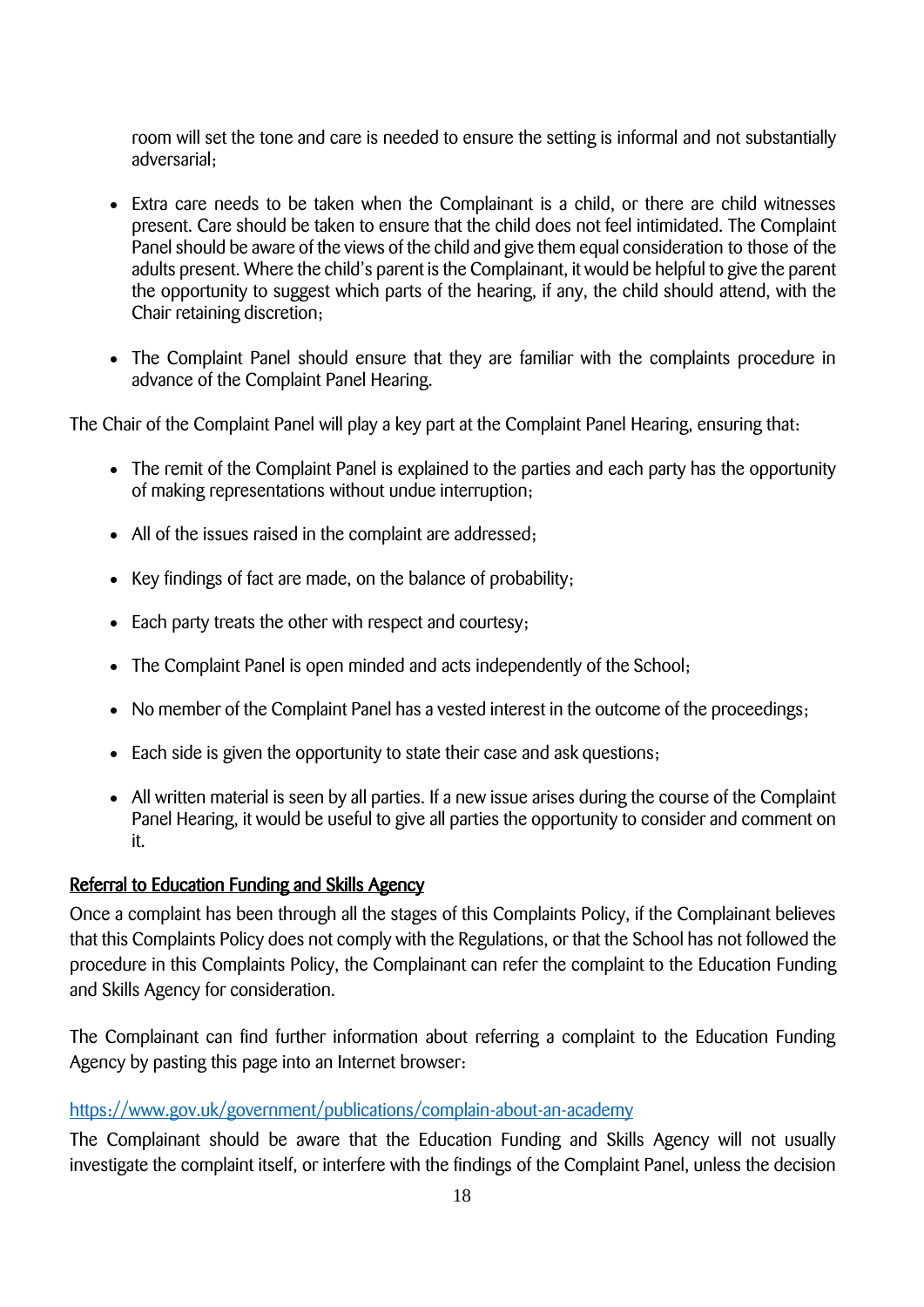made was manifestly unreasonable.

## Contact Details

To make a complaint, please email the Headteacher's / Principal's PA as follows:

Mulberry Academy Shoreditch - cpitts@mulberryschoolstrust.org

Mulberry School for Girls - [headspa@mulberryschoolstrust.org](mailto:headspa@mulberryschoolstrust.org)

Mulberry UTC – [kvincent@mulberryschoolstrust.org](mailto:kvincent@mulberryschoolstrust.org)

To contact the Chair of the Local Governing Body or the Chair of Trustees for the Mulberry Schools Trust, please email [clerk@mulberryschoolstrust.org](mailto:clerk@mulberryschoolstrust.org)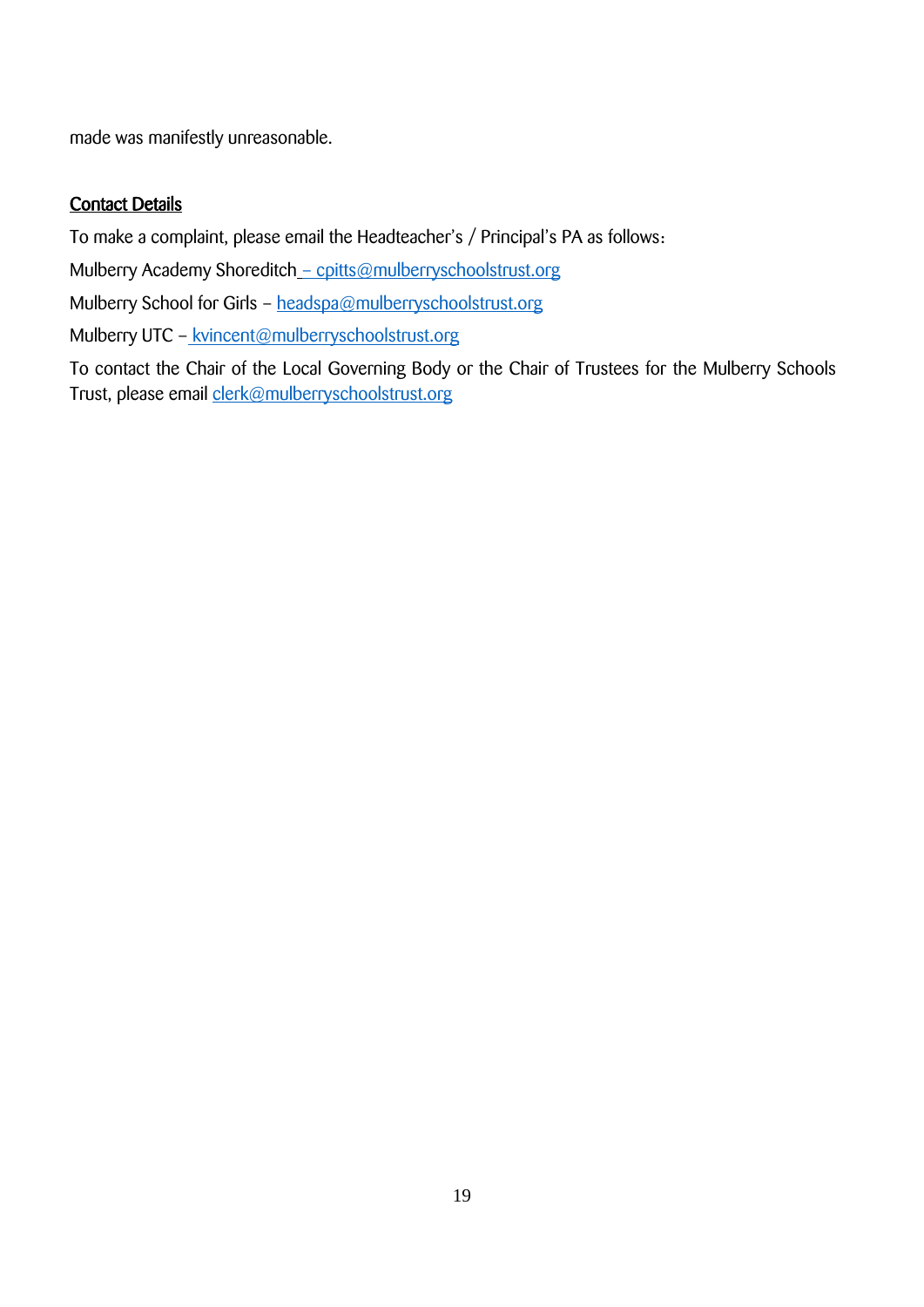# Appendix 1: Formal Complaint Form

## Please complete and return to the School who will acknowledge receipt and explain what action will be taken

| Your Name:                                                        | Student's Name:                                                                                            |  |
|-------------------------------------------------------------------|------------------------------------------------------------------------------------------------------------|--|
| Your Relationship to Student:                                     | Student's DOB and Form:                                                                                    |  |
| <b>Address and Postcode:</b>                                      | Daytime Telephone Number:                                                                                  |  |
|                                                                   | Evening Telephone Number:                                                                                  |  |
| $to)$ :                                                           | Full details of complaint (including the names of all persons involved and the dates of incidents referred |  |
| speak to and what was the response)?                              | What action, if any, have you already taken to try and resolve your complaint (for example, who did you    |  |
| What actions do you feel might resolve the problem at this stage? |                                                                                                            |  |
| Are you attaching any paperwork? If so, please give details.      |                                                                                                            |  |
| Signature:                                                        | Date:                                                                                                      |  |
| For Official Use:                                                 |                                                                                                            |  |
| Date Acknowledgement Sent:                                        |                                                                                                            |  |
| Name of Person Complaint Referred To:                             |                                                                                                            |  |
| Signature:                                                        | Date:                                                                                                      |  |